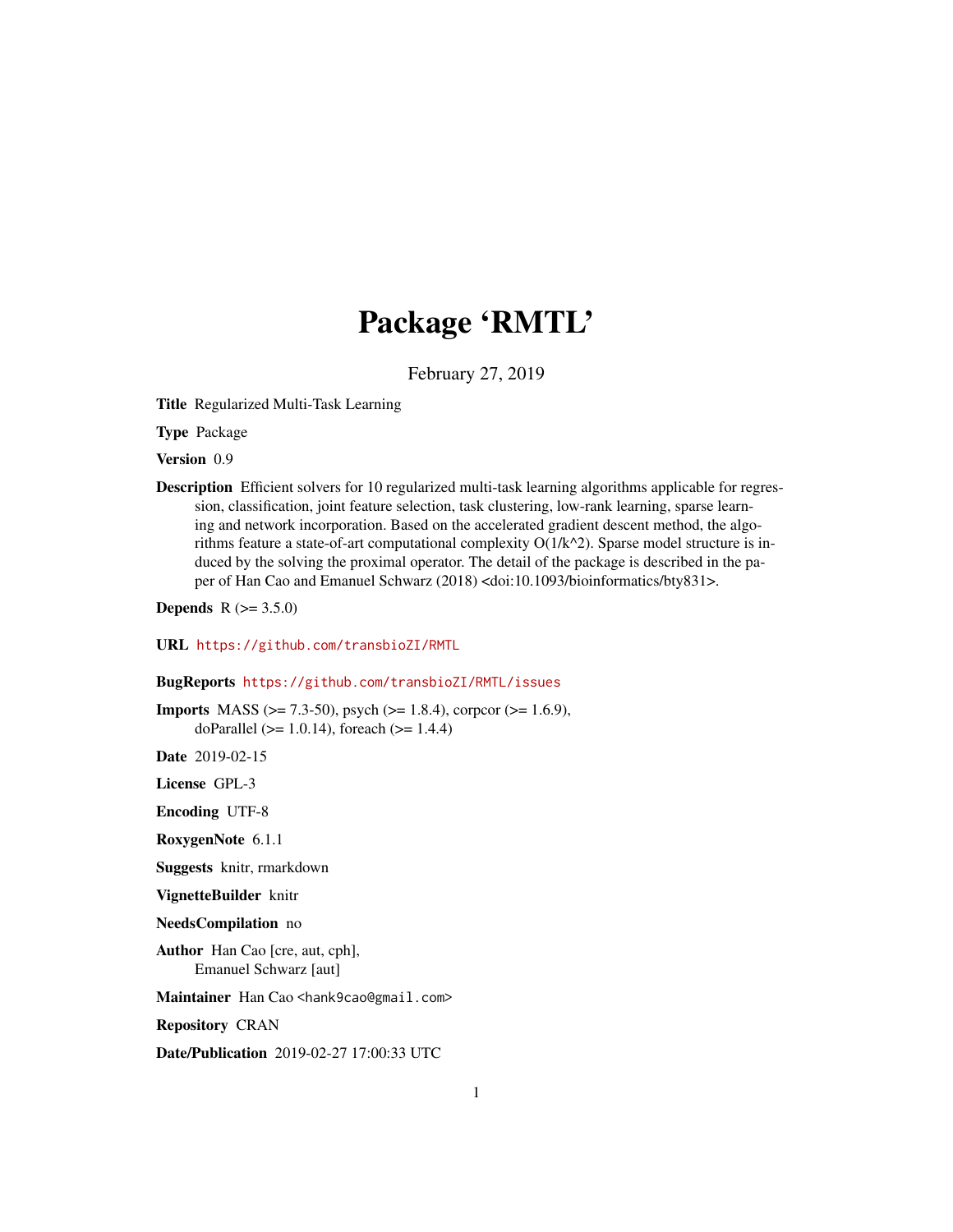### <span id="page-1-0"></span>R topics documented:

RMTL-package *RMTL: Regularized Multi-Task Learning*

#### Description

This package provides an efficient implementation of regularized multi-task learning (MTL) comprising 10 algorithms applicable for regression, classification, joint feature selection, task clustering, low-rank learning, sparse learning and network incorporation. All algorithms are implemented based on the accelerated gradient descent method and feature a complexity of  $O(1/k^2)$ . Parallel computing is allowed to improve the efficiency. Sparse model structure is induced by the solving the proximal operator.

#### Details

This package provides 10 multi-task learning algorithms (5 classification and 5 regression), which incorporate five regularization strategies for knowledge transferring among tasks. All algorithms share the same framework:

$$
\min_{W,C} \sum_{i}^{t} L(W_i, C_i | X_i, Y_i) + \lambda_1 \Omega(W) + \lambda_2 ||W||_F^2
$$

where  $L(\circ)$  is the loss function (logistic loss for classification or least square loss for linear regression).  $\Omega(\circ)$  is the cross-task regularization for knowledge transfer, and  $||W||_F^2$  is used for improving the generalization.  $X = \{X_i = n_i \times p | i \in \{1, ..., t\}\}\$  and  $Y = \{Y_i = n_i \times 1 | i \in \{1, ..., t\}\}\$  are predictors matrices and responses of t tasks respectively, while each task i contains  $n_i$  subjects and p predictors.  $W = p \times t$  is the coefficient matrix, where  $W_i$ , the *i*th column of W, refers to the coefficient vector of task i.

The function  $\Omega(W)$  jointly modulates multi-task models( $\{W_1, W_2, ..., W_t\}$ ) according to specific prior structure of W. In this package, 5 common regularization methods are implemented to incorporate different priors, i.e. sparse structure ( $\Omega(W) = ||W||_1$ ), joint feature selection ( $\Omega(W)$ )  $||W||_{2,1}$ ), low-rank structure ( $\Omega(W) = ||W||_*$ ), network-based relatedness across tasks ( $\Omega(W) =$  $||WG||_F^2$  and task clustering  $(\Omega(W) = tr(W^T W) - tr(F^T W^T W F))$ . To call a specific method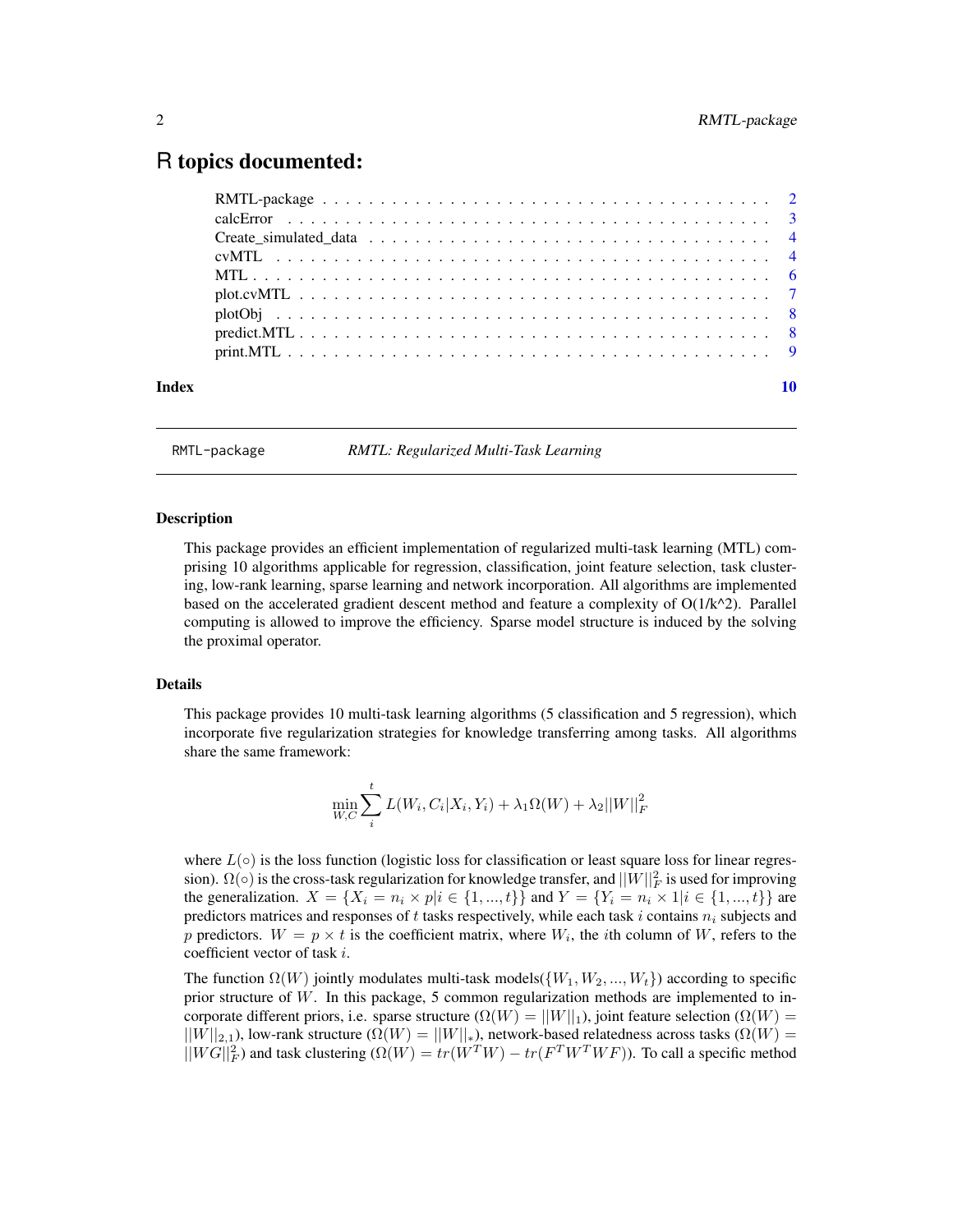#### <span id="page-2-0"></span>calcError 3

correctly, the corresponding "short name" has to be given. Follow the above sequence of methods, the short names are defined: L21, Lasso, Trace, Graph and CMTL

For all algorithms, we implemented an solver based on the accelerated gradient descent method, which takes advantage of information from the previous two iterations to calculate the current gradient and then achieves an improved convergent rate. To solve the non-smooth and convex regularizer, the proximal operator is applied. Moreover, backward line search is used to determine the appropriate step-size in each iteration. Overall, the solver achieves a complexity of  $O(\frac{1}{k^2})$  and is optimal among first-order gradient descent methods.

For the academic references of the implemented algorithms, the readers are referred to the paper (doi:10.1093/bioinformatics/bty831) or the vignettes in the package.

calcError *Calculate the prediction error*

#### Description

Calculate the averaged prediction error across tasks. For classification problem, the miss-classification rate is returned, and for regression problem, the mean square error(MSE) is returned.

#### Usage

 $calcError(m, newX = NULL, newY = NULL)$ 

#### Arguments

| m    | A MTL model                             |
|------|-----------------------------------------|
| newX | The feature matrices of new individuals |
| newY | The responses of new individuals        |

#### Value

The averaged prediction error

```
#create example data
data<-Create_simulated_data(Regularization="L21", type="Regression")
#train a model
model<-MTL(data$X, data$Y, type="Regression", Regularization="L21",
    Lam1=0.1, Lam2=0, opts=list(init=0, tol=10^-6, maxIter=1500))
#calculate the training error
calcError(model, newX=data$X, newY=data$Y)
#calculate the test error
calcError(model, newX=data$tX, newY=data$tY)
```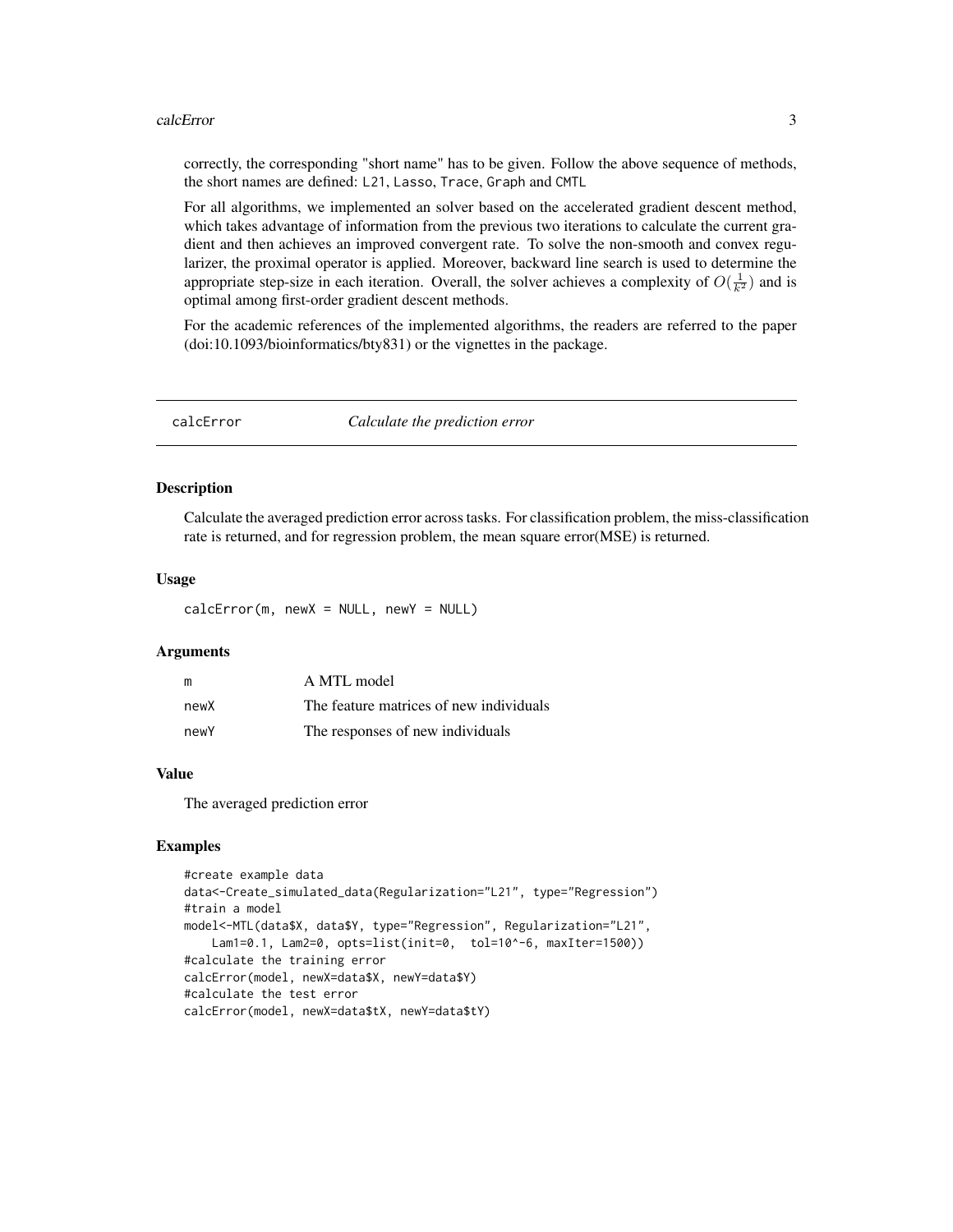<span id="page-3-0"></span>Create\_simulated\_data *Create an example dataset for testing the MTL algorithm*

#### Description

Create an example dataset which contains 1), training datasets (X: feature matrices, Y: response vectors); 2), test datasets (tX: feature matrices, tY: response vectors); 3), the ground truth model (W: coefficient matrix) and 4), extra information for some algorithms (i.e. a matrix for encoding the network information is necessary for calling the MTL method with network structure(Regularization=Graph )

#### Usage

```
Create_simulated_data(t = 5, p = 50, n = 20, type = "Regression",
  Regularization = "L21")
```
#### Arguments

| t    | Number of tasks                                                                                                                     |  |
|------|-------------------------------------------------------------------------------------------------------------------------------------|--|
| p    | Number of features                                                                                                                  |  |
| n    | Number of samples of each task. For simplicity, all tasks contain the same<br>number of samples.                                    |  |
| type | The type of problem, must be "Regression" or "Classification"                                                                       |  |
|      | Regularization The type of MTL algorithm (cross-task regularizer). The value must be one of<br>$\{L21, Lasso, Trace, Graph, CMTL\}$ |  |

#### Value

The example dataset.

#### Examples

```
data<-Create_simulated_data(t=5,p=50, n=20, type="Regression", Regularization="L21")
str(data)
```
cvMTL *K-fold cross-validation*

#### Description

Perform the k-fold cross-validation to estimate the  $\lambda_1$ .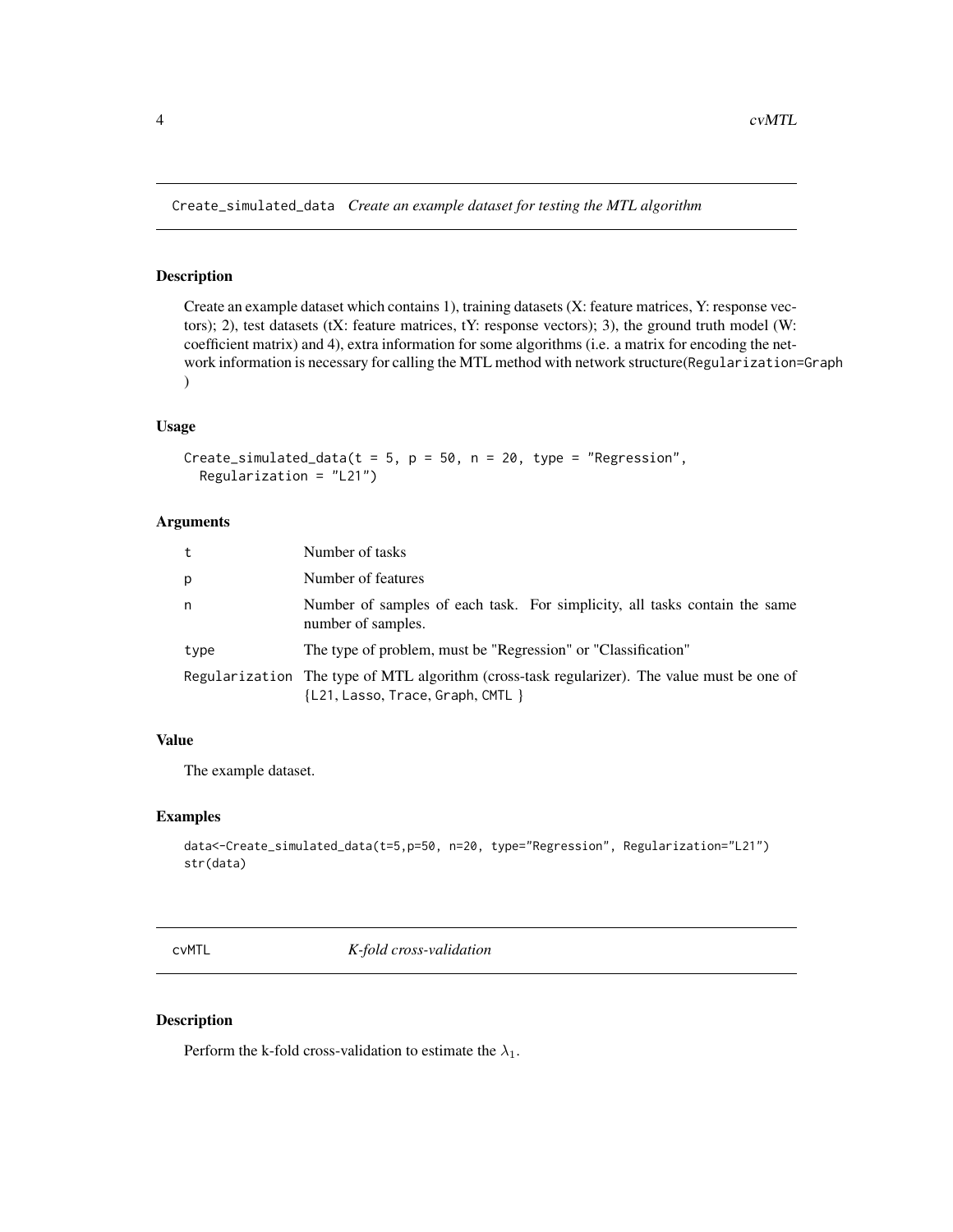#### $\sim$  cvMTL  $\sim$  5

#### Usage

```
cvMTL(X, Y, type = "Classification", Regularization = "L21",
 Lam1_seq = 10^seq(1, -4, -1), Lam2 = 0, G = NULL, k = 2,
 opts = list(init = 0, tol = 10^-3, maxIter = 1000), stratify = FALSE,
 nfolds = 5, ncores = 2, parallel = FALSE)
```
#### Arguments

| χ        | A set of feature matrices                                                                                                                                                                                                                         |
|----------|---------------------------------------------------------------------------------------------------------------------------------------------------------------------------------------------------------------------------------------------------|
| Ý        | A set of responses, could be binary (classification problem) or continues (re-<br>gression problem). The valid value of binary outcome $\in \{1, -1\}$                                                                                            |
| type     | The type of problem, must be Regression or Classification                                                                                                                                                                                         |
|          | Regularization The type of MTL algorithm (cross-task regularizer). The value must be one of<br>{L21, Lasso, Trace, Graph, CMTL }                                                                                                                  |
| Lam1_seq | A positive sequence of Lam1 which controls the cross-task regularization                                                                                                                                                                          |
| Lam2     | A positive constant $\lambda_2$ to improve the generalization performance                                                                                                                                                                         |
| Ġ        | A matrix to encode the network information. This parameter is only used in the<br>MTL with graph structure (Regularization=Graph)                                                                                                                 |
| k        | A positive number to modulate the structure of clusters with the default of 2.<br>This parameter is only used in MTL with clustering structure (Regularization=CMTL<br>) Note, the larger number is adapted to more complex clustering structure. |
| opts     | Options of the optimization procedure. One can set the initial search point, the<br>tolerance and the maximized number of iterations through the parameter. The<br>default value is list(init=0, tol=10^-3, maxIter=1000)                         |
| stratify | stratify=TRUE is used for stratified cross-validation                                                                                                                                                                                             |
| nfolds   | The number of folds                                                                                                                                                                                                                               |
| ncores   | The number of cores used for parallel computing with the default value of 2                                                                                                                                                                       |
| parallel | parallel=TRUE is used for parallel computing                                                                                                                                                                                                      |
|          |                                                                                                                                                                                                                                                   |

#### Value

The estimated  $\lambda_1$  and related information

```
#create the example data
data<-Create_simulated_data(Regularization="L21", type="Classification")
#perform the cross validation
cvfit<-cvMTL(data$X, data$Y, type="Classification", Regularization="L21",
   Lam2=0, opts=list(init=0, tol=10^-6, maxIter=1500), nfolds=5,
    stratify=TRUE, Lam1_seq=10^seq(1,-4, -1))
#show meta-infomration
str(cvfit)
#plot the CV accuracies across lam1 sequence
plot(cvfit)
```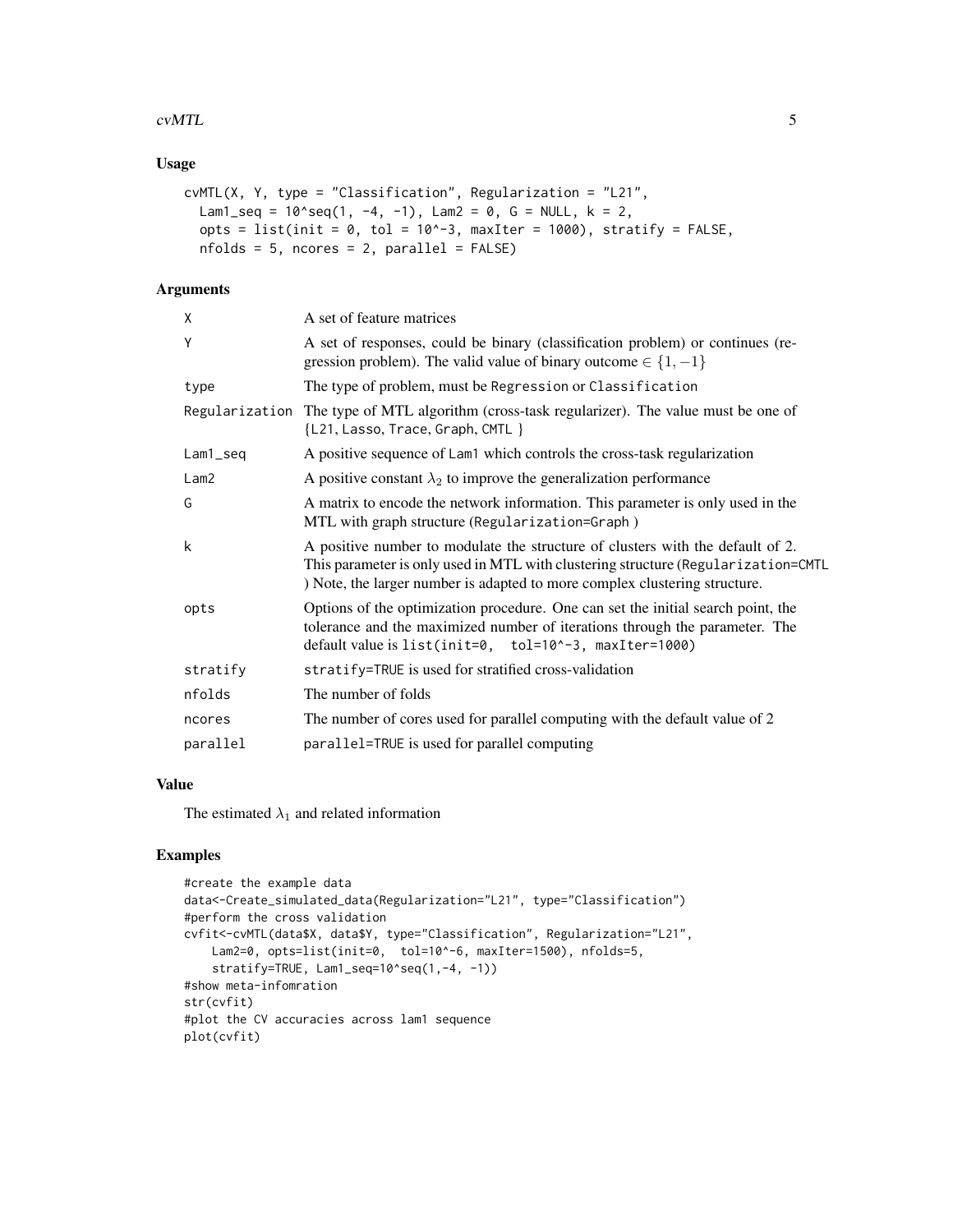#### Description

Train a multi-task learning model.

#### Usage

```
MTL(X, Y, type = "Classification", Regularization = "L21",
  Lam1 = 0.1, Lam1_seq = NULL, Lam2 = 0, opts = list(init = 0, tol
  = 10^{\circ}-3, maxIter = 1000), G = NULL, k = 2)
```
#### Arguments

| A set of feature matrices                                                                                                                                                                                                                         |
|---------------------------------------------------------------------------------------------------------------------------------------------------------------------------------------------------------------------------------------------------|
| A set of responses, could be binary (classification problem) or continues (re-<br>gression problem). The valid value of binary outcome $\in \{1, -1\}$                                                                                            |
| The type of problem, must be Regression or Classification                                                                                                                                                                                         |
| Regularization The type of MTL algorithm (cross-task regularizer). The value must be one of<br>{L21, Lasso, Trace, Graph, CMTL }                                                                                                                  |
| A positive constant $\lambda_1$ to control the cross-task regularization                                                                                                                                                                          |
| A positive sequence of Lam1. If the parameter is given, the model is trained<br>using warm-start technique. Otherwise, the model is trained based on the Lam1<br>and the initial search point (opts\$init).                                       |
| A non-negative constant $\lambda_2$ to improve the generalization performance with the<br>default value of 0 (except for Regularization=CMTL)                                                                                                     |
| Options of the optimization procedure. One can set the initial search point, the<br>tolerance and the maximized number of iterations using this parameter. The<br>default value is list(init=0, tol=10^-3, maxIter=1000)                          |
| A matrix to encode the network information. This parameter is only used in the<br>MTL with graph structure (Regularization=Graph)                                                                                                                 |
| A positive number to modulate the structure of clusters with the default of 2.<br>This parameter is only used in MTL with clustering structure (Regularization=CMTL<br>) Note, the larger number is adapted to more complex clustering structure. |
|                                                                                                                                                                                                                                                   |

#### Value

The trained model including the coefficient matrix W and intercepts C and related meta information

<span id="page-5-0"></span>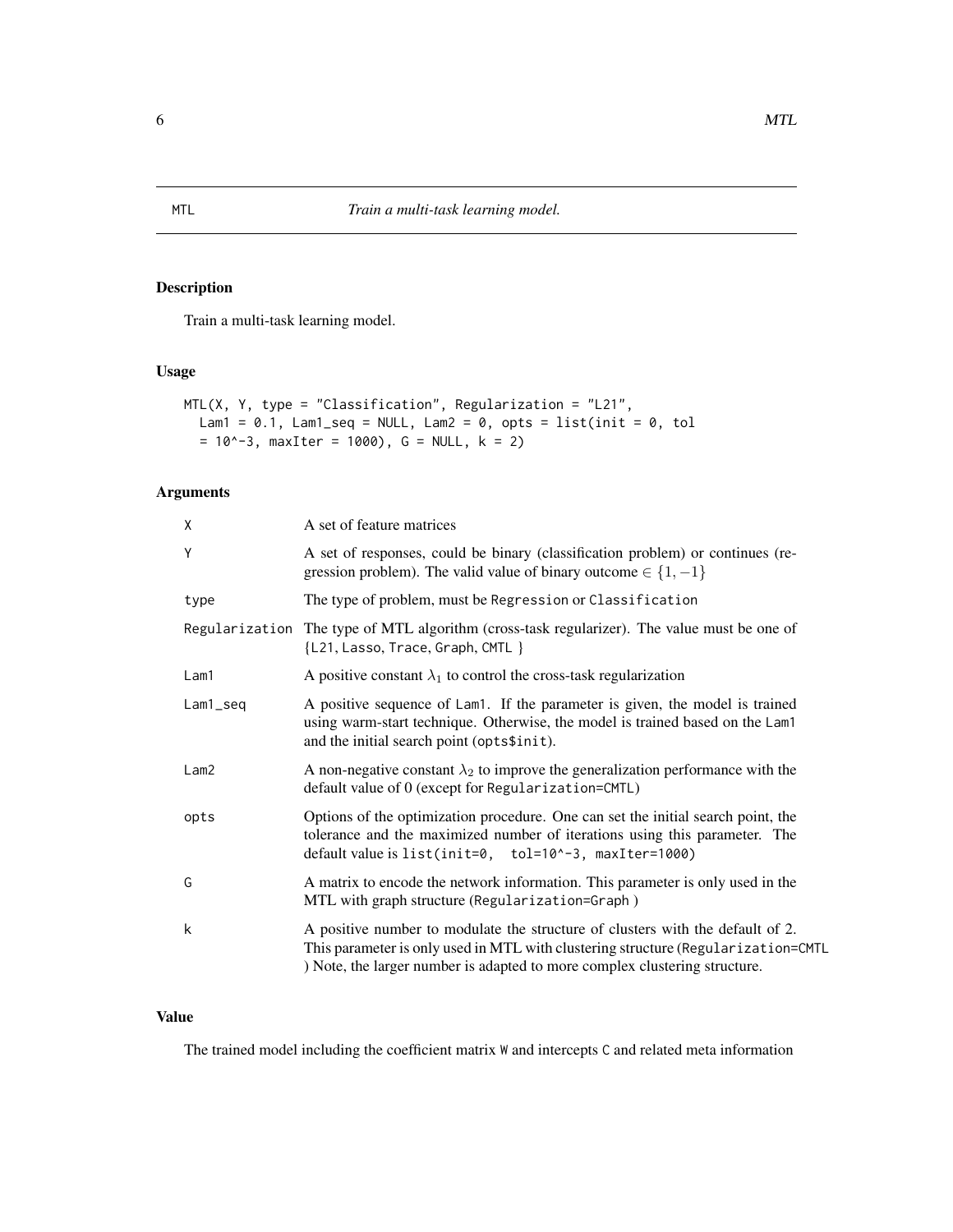#### <span id="page-6-0"></span>plot.cvMTL 7

#### Examples

```
#create the example data
data<-Create_simulated_data(Regularization="L21", type="Regression")
#train a MTL model
#cold-start
model<-MTL(data$X, data$Y, type="Regression", Regularization="L21",
    Lam1=0.1, Lam2=0, opts=list(init=0, tol=10^-6, maxIter=1500))
#warm-start
model<-MTL(data$X, data$Y, type="Regression", Regularization="L21",
   Lam1=0.1, Lam1_seq=10^seq(1,-4, -1), Lam2=0, opts=list(init=0, tol=10^-6, maxIter=1500))
#meta-information
str(model)
#plot the historical objective values
plotObj(model)
```
plot.cvMTL *Plot the cross-validation curve*

#### Description

Plot the cross-validation curve

#### Usage

```
## S3 method for class 'cvMTL'
plot(x, \ldots)
```
#### Arguments

| x        | The returned object of function cyMTL |
|----------|---------------------------------------|
| $\cdots$ | Other parameters                      |

```
#create the example data
data<-Create_simulated_data(Regularization="L21", type="Classification")
#perform the cv
cvfit<-cvMTL(data$X, data$Y, type="Classification", Regularization="L21",
   Lam2=0, opts=list(init=0, tol=10^-6, maxIter=1500), nfolds=5,
    stratify=TRUE, Lam1_seq=10^seq(1,-4, -1))
#plot the curve
plot(cvfit)
```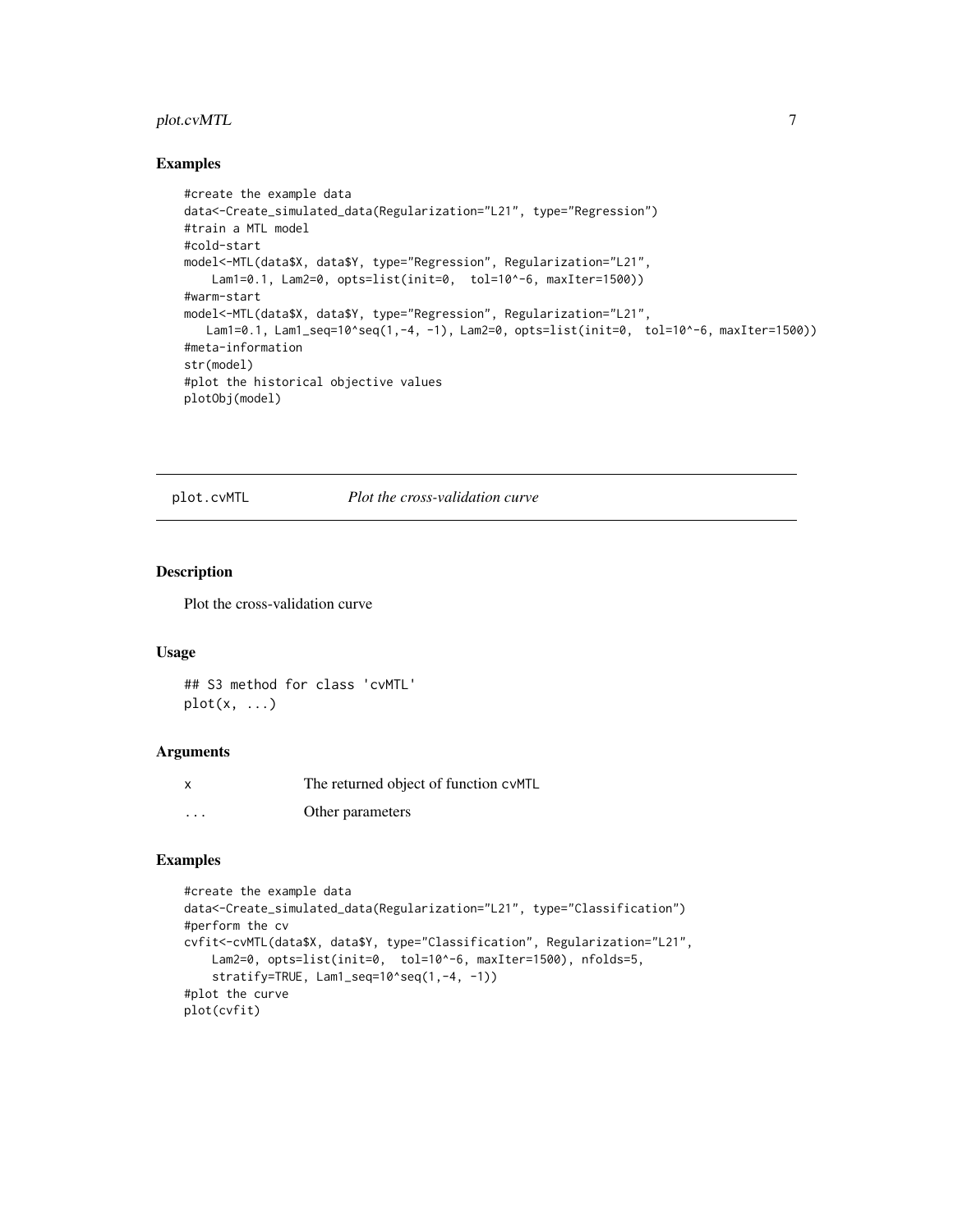<span id="page-7-0"></span>

#### Description

Plot the values of objective function across iterations in the optimization procedure. This function indicates the "inner status" of the solver during the optimization, and could be used for diagnosis of the solver and training procedure.

#### Usage

plotObj(m)

#### Arguments

m A trained MTL model

#### Examples

```
#create the example date
data<-Create_simulated_data(Regularization="L21", type="Regression")
#Train a MTL model
model<-MTL(data$X, data$Y, type="Regression", Regularization="L21",
    Lam1=0.1, Lam2=0, opts=list(init=0, tol=10^-6, maxIter=1500))
#plot the objective values
plotObj(model)
```
predict.MTL *Predict the outcomes of new individuals*

#### Description

Predict the outcomes of new individuals. For classification, the probability of the individual being assigned to positive label  $P(y=1)$  is estimated, and for regression, the prediction score is estimated

#### Usage

```
## S3 method for class 'MTL'
predict(object, newX = NULL, ...)
```
#### Arguments

| object                  | A trained MTL model                     |
|-------------------------|-----------------------------------------|
| newX                    | The feature matrices of new individuals |
| $\cdot$ $\cdot$ $\cdot$ | Other parameters                        |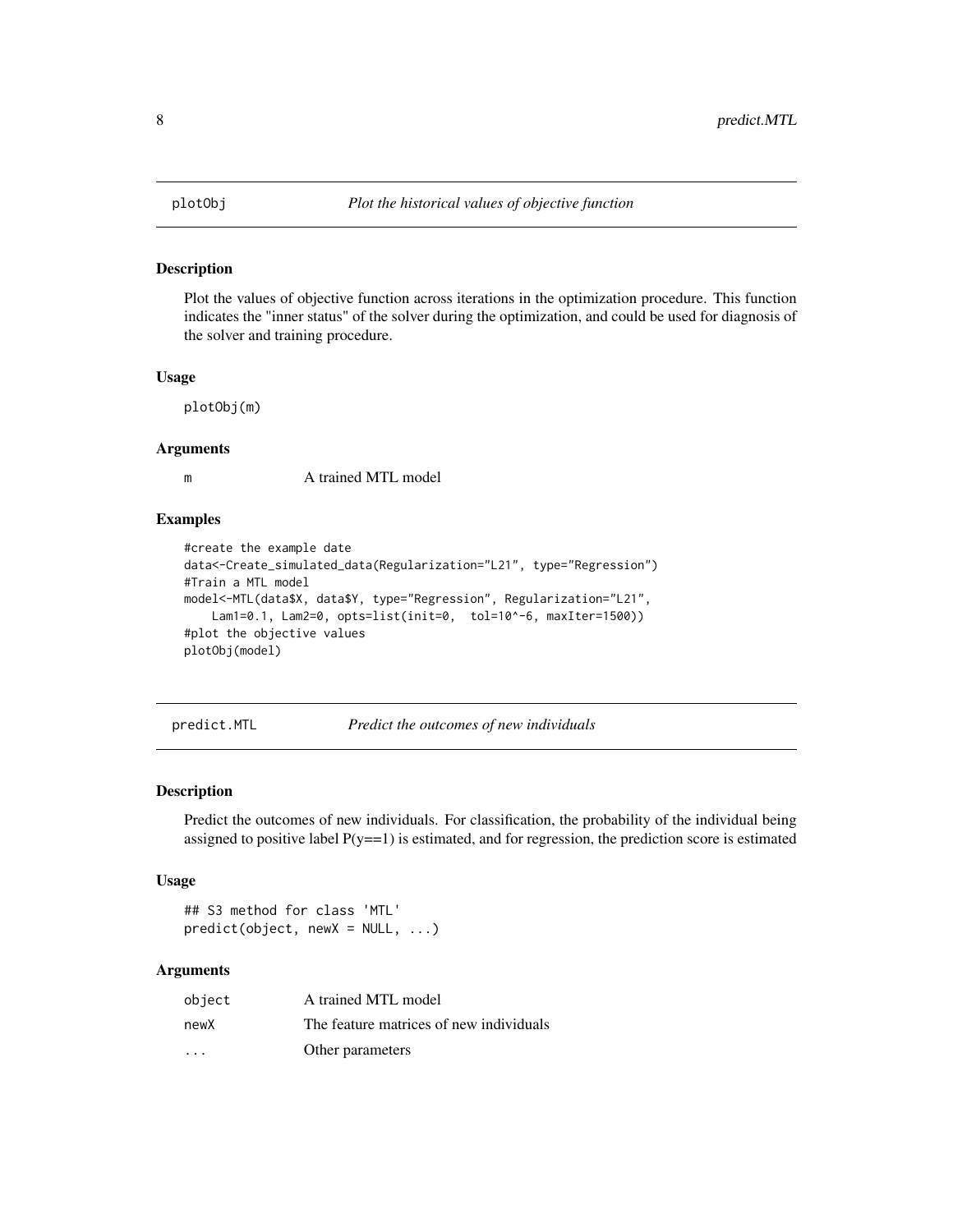#### <span id="page-8-0"></span>print. MTL 9

#### Value

The predictive outcome

#### Examples

```
#Create data
data<-Create_simulated_data(Regularization="L21", type="Regression")
#Train
model<-MTL(data$X, data$Y, type="Regression", Regularization="L21",
   Lam1=0.1, Lam2=0, opts=list(init=0, tol=10^-6, maxIter=1500))
predict(model, newX=data$tX)
```
print.MTL *Print the meta information of the model*

#### Description

Print the meta information of the model

#### Usage

```
## S3 method for class 'MTL'
print(x, \ldots)
```
#### Arguments

|          | A trained MTL model |
|----------|---------------------|
| $\cdots$ | Other parameters    |

```
#create data
data<-Create_simulated_data(Regularization="L21", type="Regression")
#train a MTL model
model<-MTL(data$X, data$Y, type="Regression", Regularization="L21",
   Lam1=0.1, Lam2=0, opts=list(init=0, tol=10^-6, maxIter=1500))
#print the information of the model
print(model)
```